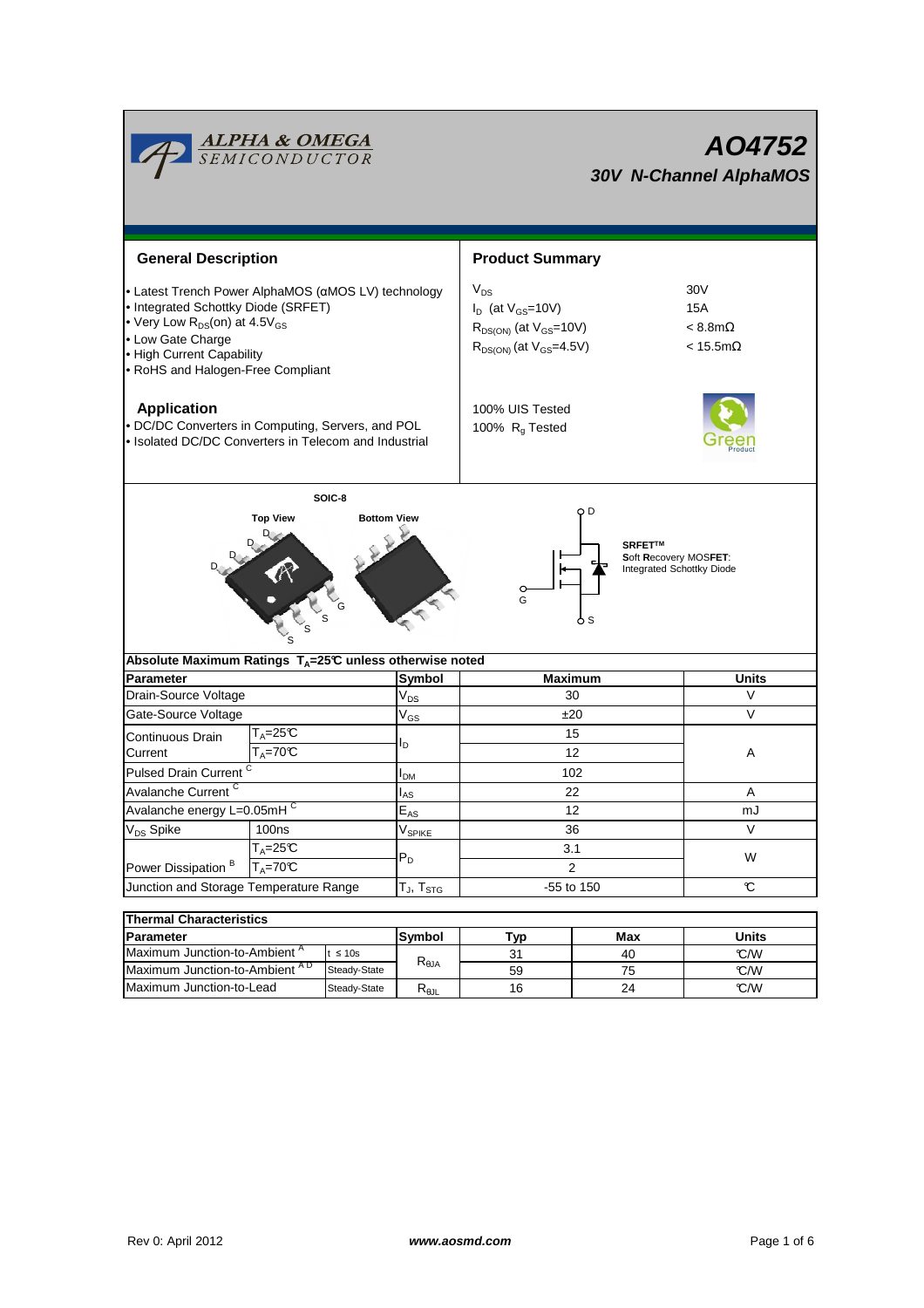#### **Electrical Characteristics (TJ=25°C unless otherwise noted)**

| <b>Symbol</b>               | Parameter                             | <b>Conditions</b>                                                                                      |                              | Min | <b>Typ</b> | Max  | <b>Units</b> |  |  |  |  |
|-----------------------------|---------------------------------------|--------------------------------------------------------------------------------------------------------|------------------------------|-----|------------|------|--------------|--|--|--|--|
| <b>STATIC PARAMETERS</b>    |                                       |                                                                                                        |                              |     |            |      |              |  |  |  |  |
| $BV_{DSS}$                  | Drain-Source Breakdown Voltage        | $I_D = 10mA$ , $V_{GS} = 0V$                                                                           |                              | 30  |            |      | $\vee$       |  |  |  |  |
| $I_{DSS}$                   | Zero Gate Voltage Drain Current       | $V_{DS}$ =30V, $V_{GS}$ =0V                                                                            |                              |     |            | 0.5  |              |  |  |  |  |
|                             |                                       |                                                                                                        | $T_{\text{J}} = 55^{\circ}C$ |     |            | 100  | mA           |  |  |  |  |
| l <sub>GSS</sub>            | Gate-Body leakage current             | $V_{DS} = 0V$ , $V_{GS} = \pm 20V$                                                                     |                              |     |            | ±100 | nA           |  |  |  |  |
| $V_{GS(th)}$                | Gate Threshold Voltage                | $V_{DS} = V_{GS}$ , $I_D = 250 \mu A$                                                                  |                              | 1.5 | 2          | 2.5  | V            |  |  |  |  |
| $R_{DS(ON)}$                | Static Drain-Source On-Resistance     | $V_{GS}$ =10V, I <sub>n</sub> =15A                                                                     |                              |     | 7.2        | 8.8  |              |  |  |  |  |
|                             |                                       |                                                                                                        | $T_{\parallel} = 125$ °C     |     | 10.2       | 12.5 | $m\Omega$    |  |  |  |  |
|                             |                                       | $V_{GS}$ =4.5V, $I_{D}$ =10A                                                                           |                              |     | 12.3       | 15.5 | $m\Omega$    |  |  |  |  |
| $g_{FS}$                    | <b>Forward Transconductance</b>       | $V_{DS}=5V$ , $I_{D}=15A$                                                                              |                              |     | 71         |      | S            |  |  |  |  |
| $V_{SD}$                    | Diode Forward Voltage                 | $I_S = 0.2A, V_{GS} = 0V$                                                                              |                              |     | 0.45       | 0.65 | $\vee$       |  |  |  |  |
| I <sub>S</sub>              | Maximum Body-Diode Continuous Current |                                                                                                        |                              |     |            | 4    | A            |  |  |  |  |
|                             | <b>DYNAMIC PARAMETERS</b>             |                                                                                                        |                              |     |            |      |              |  |  |  |  |
| $C_{\text{iss}}$            | Input Capacitance                     | $V_{GS}$ =0V, $V_{DS}$ =15V, f=1MHz                                                                    |                              |     | 605        |      | pF           |  |  |  |  |
| $C_{\rm oss}$               | <b>Output Capacitance</b>             |                                                                                                        |                              |     | 275        |      | pF           |  |  |  |  |
| $C_{\text{rss}}$            | Reverse Transfer Capacitance          |                                                                                                        |                              |     | 36.5       |      | pF           |  |  |  |  |
| $R_{g}$                     | Gate resistance                       | $V_{GS}$ =0V, $V_{DS}$ =0V, f=1MHz                                                                     |                              | 1   | 2          | 3    | Ω            |  |  |  |  |
|                             | <b>SWITCHING PARAMETERS</b>           |                                                                                                        |                              |     |            |      |              |  |  |  |  |
| $Q_q(10V)$                  | <b>Total Gate Charge</b>              | $V_{GS}$ =10V, $V_{DS}$ =15V, $I_{D}$ =15A                                                             |                              |     | 11         | 15   | nC           |  |  |  |  |
| $Q_g(4.5V)$                 | <b>Total Gate Charge</b>              |                                                                                                        |                              |     | 5.5        | 8    | nC           |  |  |  |  |
| $Q_{gs}$                    | Gate Source Charge                    |                                                                                                        |                              |     | 2          |      | nC           |  |  |  |  |
| $\mathsf{Q}_{\mathsf{gd}}$  | Gate Drain Charge                     |                                                                                                        |                              |     | 2.6        |      | nC           |  |  |  |  |
| $t_{D(on)}$                 | Turn-On DelayTime                     | $V_{\text{GS}}$ =10V, $V_{\text{DS}}$ =15V, $R_{\text{I}}$ =1 $\Omega$ ,<br>$R_{\text{GEN}} = 3\Omega$ |                              |     | 5          |      | ns           |  |  |  |  |
| t,                          | Turn-On Rise Time                     |                                                                                                        |                              |     | 2.5        |      | ns           |  |  |  |  |
| $t_{D(off)}$                | Turn-Off DelayTime                    |                                                                                                        |                              |     | 17         |      | ns           |  |  |  |  |
| $\mathfrak{t}_{\mathsf{f}}$ | <b>Turn-Off Fall Time</b>             |                                                                                                        |                              |     | 3          |      | ns           |  |  |  |  |
| $t_{rr}$                    | Body Diode Reverse Recovery Time      | $I_F = 15A$ , dl/dt=500A/ $\mu$ s                                                                      |                              |     | 11.5       |      | ns           |  |  |  |  |
| $Q_{rr}$                    | Body Diode Reverse Recovery Charge    | $I_F = 15A$ , dl/dt=500A/us                                                                            |                              |     | 12.5       |      | nC           |  |  |  |  |

A. The value of R<sub>BJA</sub> is measured with the device mounted on 1in<sup>2</sup> FR-4 board with 2oz. Copper, in a still air environment with T<sub>A</sub> =25°C. The value in any given application depends on the user's specific board design.

B. The power dissipation P<sub>D</sub> is based on T<sub>J(MAX)</sub>=150°C, using  $\leq 10$ s junction-to-ambient thermal resistance.

C. Repetitive rating, pulse width limited by junction temperature  $T_{J(MAX)}$ =150°C. Ratings are based on low frequency and duty cycles to keep initialT $_{\parallel}$ =25°C.

D. The R<sub>6JA</sub> is the sum of the thermal impedance from junction to lead R<sub>θJL</sub> and lead to ambient.<br>E. The static characteristics in Figures 1 to 6 are obtained using <300μs pulses, duty cycle 0.5% max.<br>F. These curves ar 2oz. Copper, assuming a maximum junction temperature of T<sub>J(MAX)</sub>=150°C. The SOA curve provides a single pulse rating.

THIS PRODUCT HAS BEEN DESIGNED AND QUALIFIED FOR THE CONSUMER MARKET. APPLICATIONS OR USES AS CRITICAL COMPONENTS IN LIFE SUPPORT DEVICES OR SYSTEMS ARE NOT AUTHORIZED. AOS DOES NOT ASSUME ANY LIABILITY ARISING OUT OF SUCH APPLICATIONS OR USES OF ITS PRODUCTS. AOS RESERVES THE RIGHT TO IMPROVE PRODUCT DESIGN, FUNCTIONS AND RELIABILITY WITHOUT NOTICE.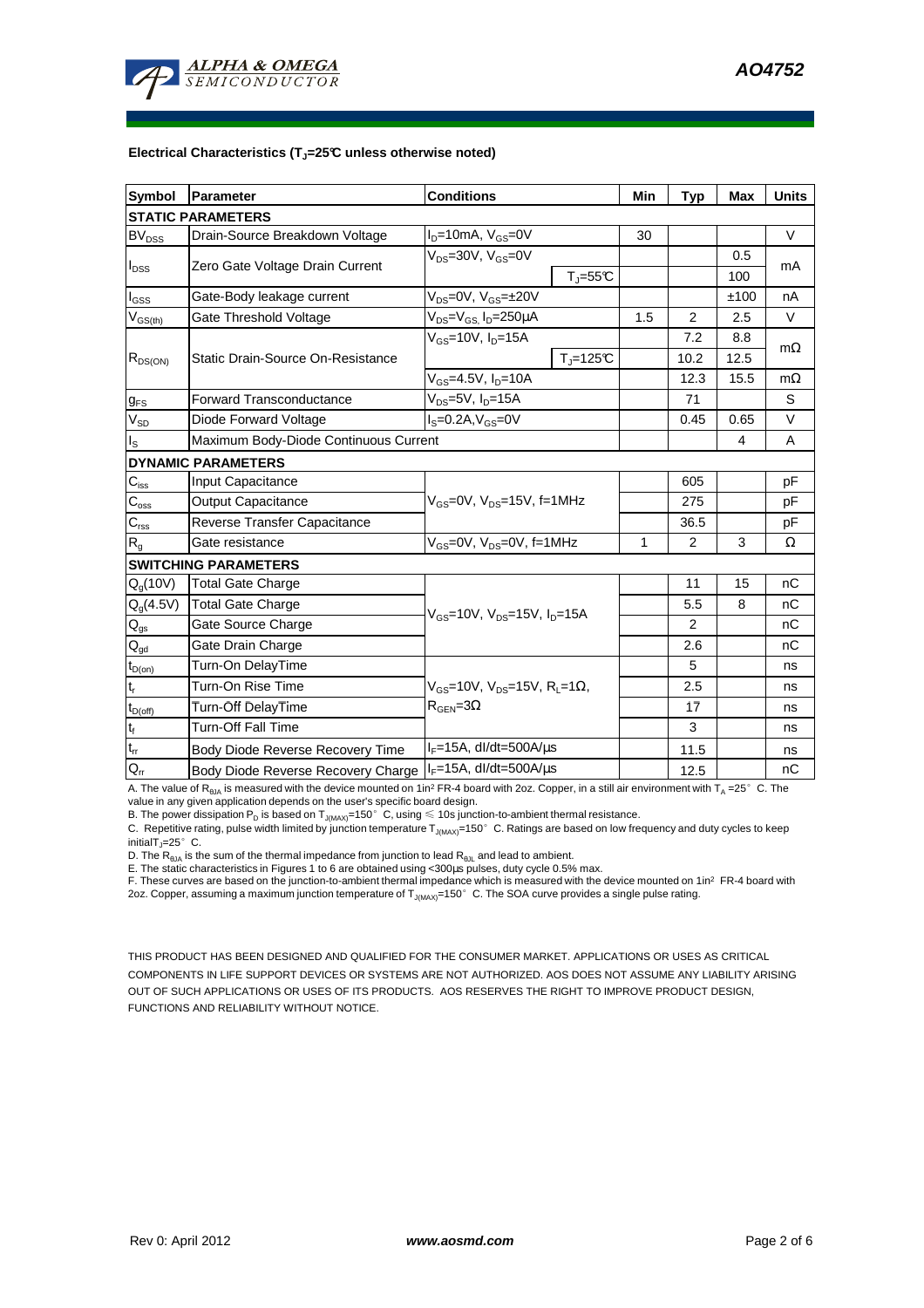

# **TYPICAL ELECTRICAL AND THERMAL CHARACTERISTICS**

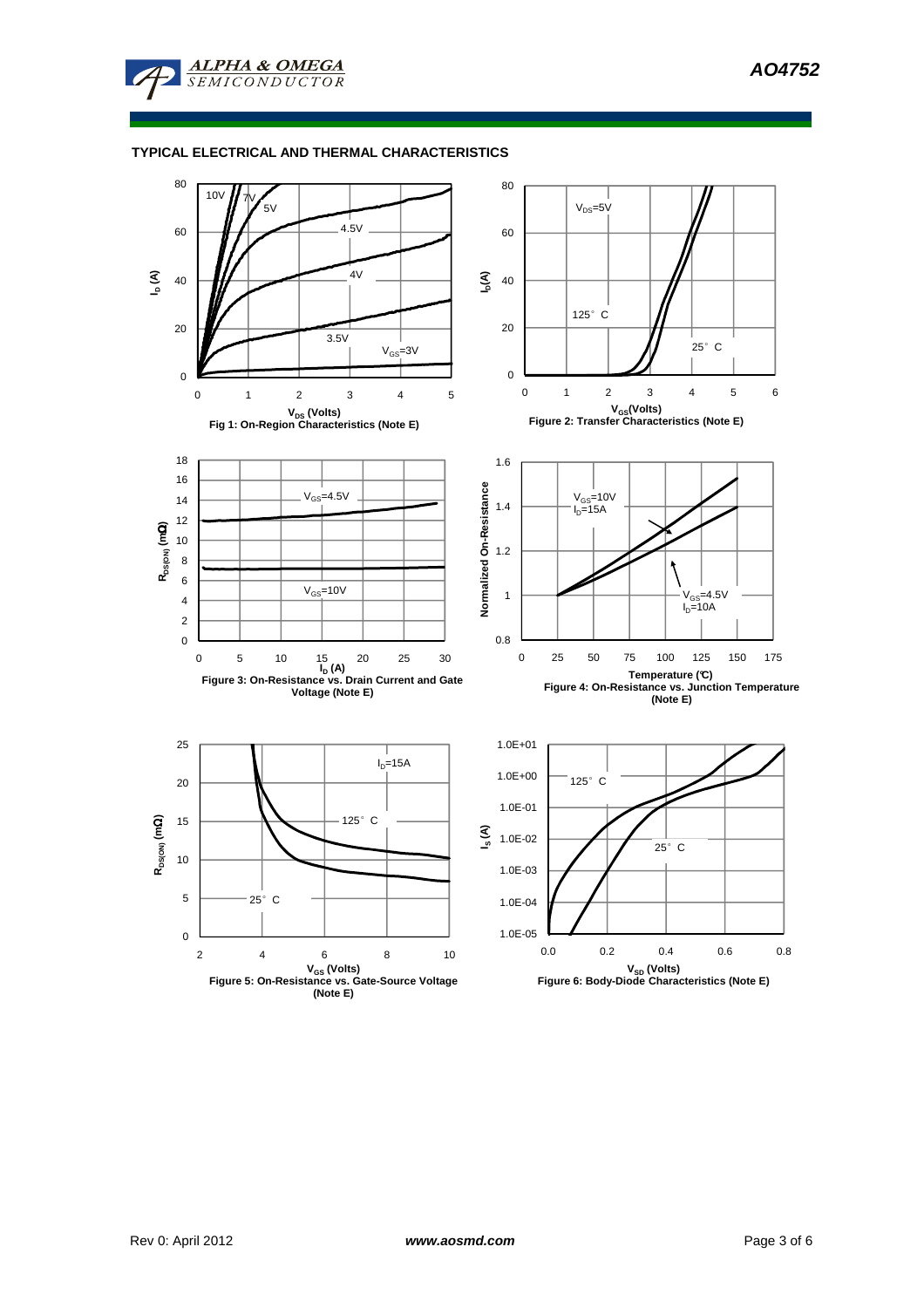

#### **TYPICAL ELECTRICAL AND THERMAL CHARACTERISTICS**

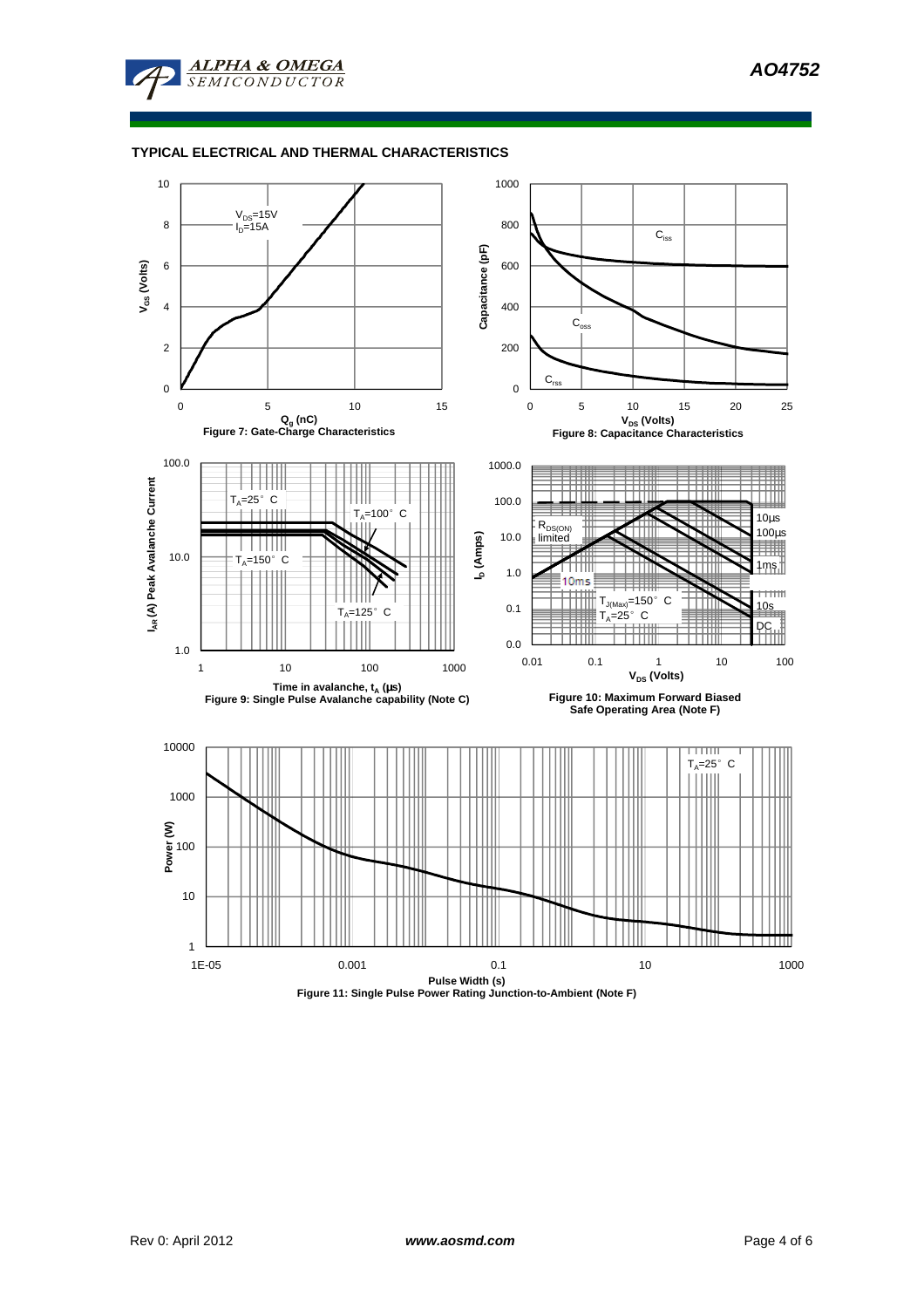

# **TYPICAL ELECTRICAL AND THERMAL CHARACTERISTICS**